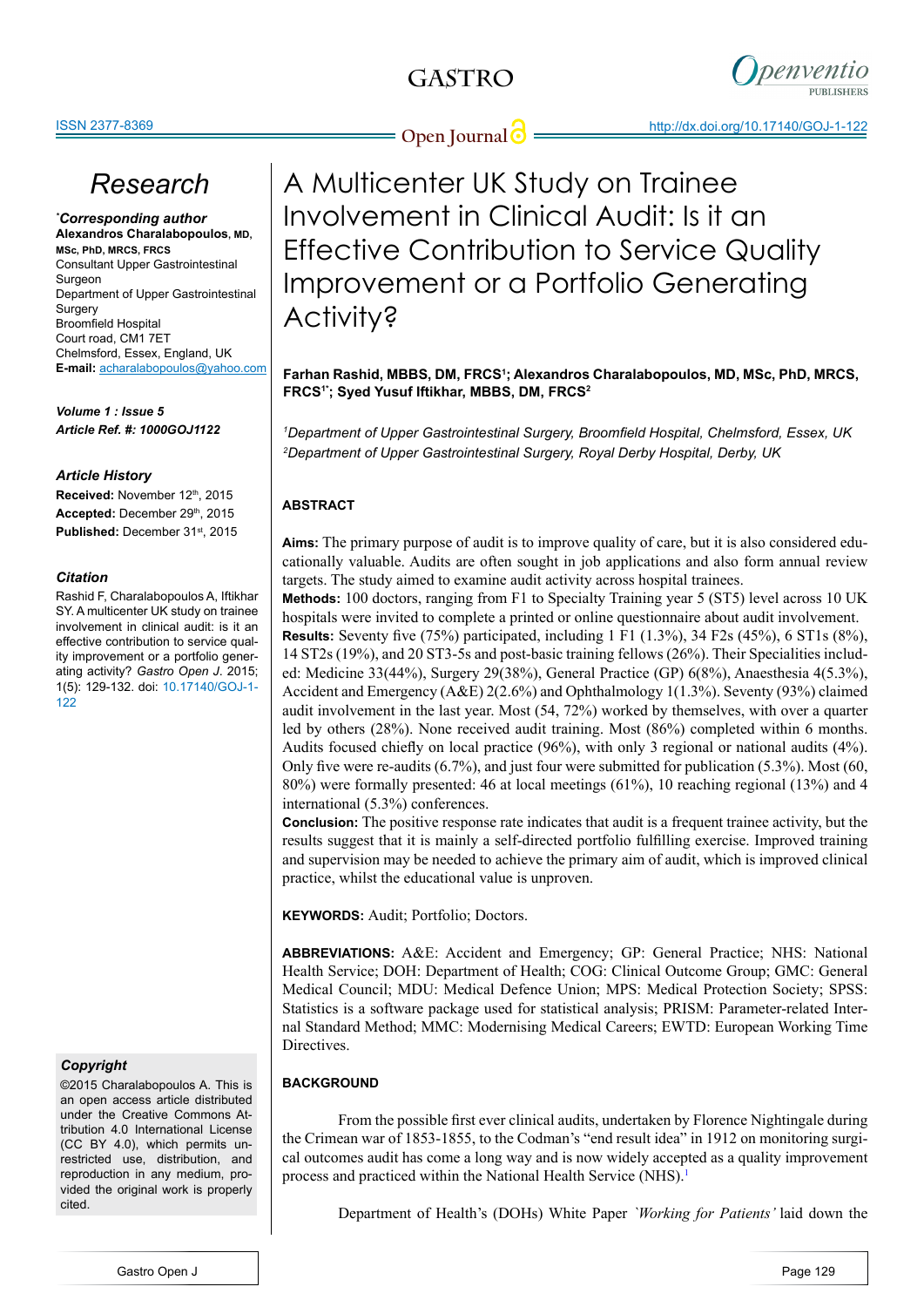## **GASTRO**



**Open Journal**  $\bigcirc$  **http://dx.doi.org/10.17140/GOJ-1-122** 

plans for the need and the planning of the audit.<sup>2</sup> Evolution of audit in NHS in its present form, dates back to early 90`s and the first meeting of DOH`s first Clinical Outcome Group (COG) took place in 1992. The aim was to give strategic direction to the clinical rather than merely medical audit. It was the first time when a multidisciplinary team approach was adopted to improve clinical outcomes.<sup>[3](#page-3-1)</sup>

In 1993, medical audit became clinical, clinicians across the board came together on a common platform to review patient`s clinical outcome. With further availability of resources and funding clinical audit became an accepted norm across the NHS trusts. Clinical audit is now an established part of the NHS landscape and is at the core of a local monitoring system of performance. Clinical audit was originally integrated into clinical governance systems $4,5$  as one of the seven pillars, and soon after was made a component of Clinical Governance.6,7 It was subsequently embraced by various governing bodies, The Government (our employers), The General Medical Council (GMC) (our regulatory body), our insurers (Medical Protection Society (MPS), Medical Defense Union (MDU), etc.) and our respective professional bodies.

The NHS Plan<sup>8</sup> further gave these policies impetus and introduced proposals for mandatory participation by all doctors in clinical audit and developments to support the involvement of other staff, including nurses, midwives, therapists and other NHS staff.

This study was conducted to identify the trends among trainees in NHS, their participation and awareness about clinical audit. We also wanted to identify areas of improvement in audit activity among trainees in UK.

#### **MATERIALS AND METHODS**

This study was carried out in accordance with UK clinical governance guidelines. Doctors ranging from F1 to ST5 level from ten hospitals in UK participated by completing online questionnaires or hand written forms. Seventy-five percent (n=75, 75%) completed questionnaires were returned.

#### **RESULTS**

Among those 75 responses, 1(1.33%) was from F1, 34(45%) were from F2s, 6(8%) were from ST1, 14(18.66%) were from ST2, and 20(26%) were from ST3-5s and post-basic training fellows. (Figure 1)

> $SPR/ST3$ ■ST2  $EF1$  $\Box$ F2  $\overline{\phantom{a}}$  ST1



**Figure 1: Responses from training fellows.** 

33(44%) respondents were from medicine, 29(38%) from General surgery and allied Specialities, 6(8%) from GP rotation, 4(5.3%) from anaesthesia, 2(2.6%) from A&E and 1(1.33%) from ophthalmology. (Figure 2)

**Distribution among various specialities** 



**Figure 2:** Distribution among various specialities.

About 70 respondents (93.3%) had been involved in audit in last 12 months of their job across all the Specialities. Most (54, 72%) of the respondents did audit on their own initiative and only about one fourth of them were motivated by others (n=21, 28%). (Figure 3)



**Figure 3:** Involvement of various specialities.

Eighty six percent (65) of the respondents completed their audit within six months. (Figure 4)



Only 6.66% (n=5) of the audit topics were related to the re-audit part of the audit loop. (Figure 5)

Only four respondents (5.33%) manage to submit it for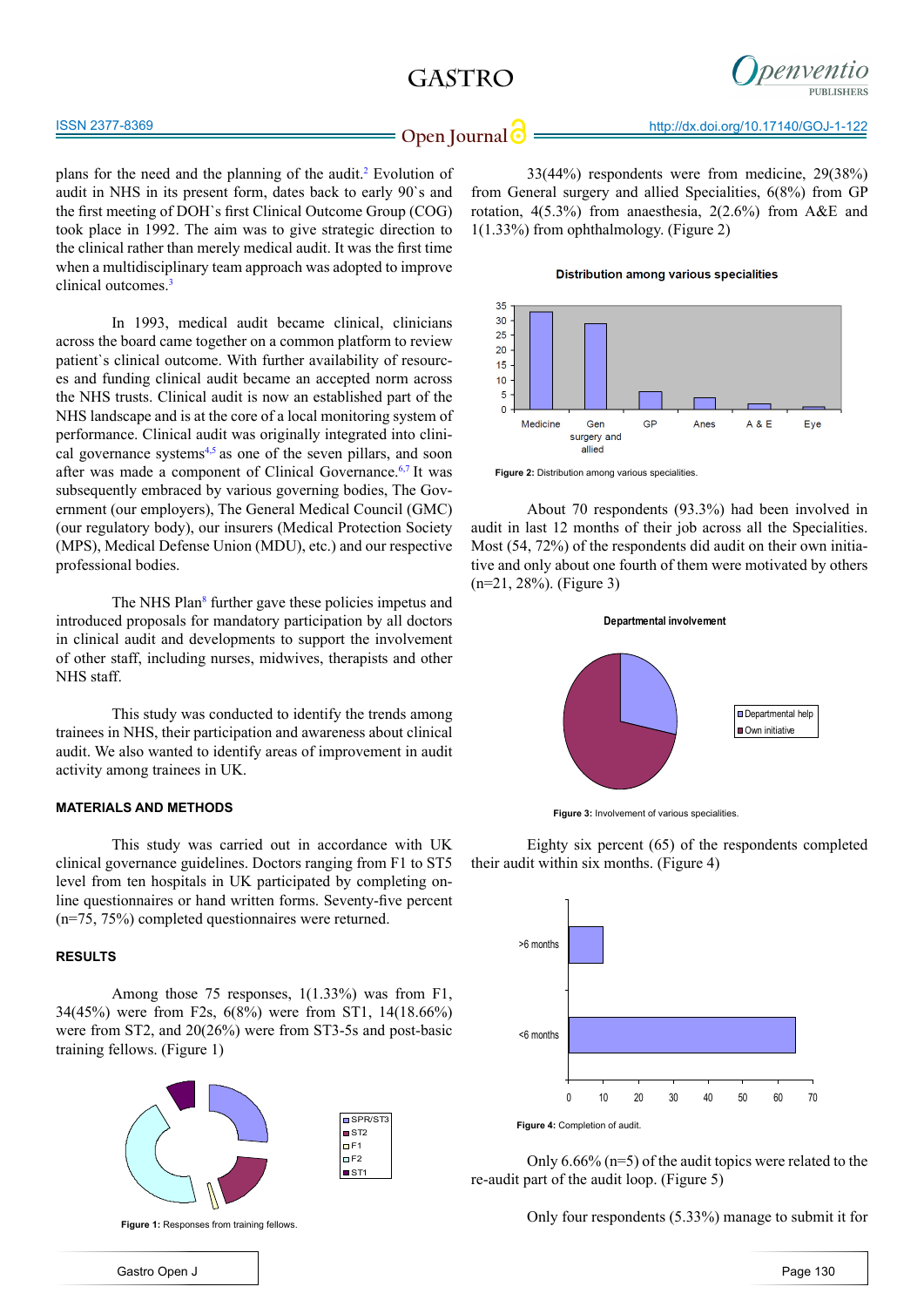## **GASTRO**



#### ISSN 2377-8369

publication. (Figure 6)



**Publication rate** 

**Figure 5:** Topics were related to the re-audit.



**Figure 6: Publication rate** 

Most of the audits ( $n=60$ ,  $80\%$ ) were presented at a local (n=46, 76.66%), regional (n=10, 16.66%) international (n=4, 6.66%) and none of the audits were presented on national forum. (Figure 7)



**Figure 7:** Presentation of different forums.

Most of the audits were focused on local practices within their own institution (n=71, 96%) and only 4% of the respondents were involved in regional and national audits. Very few respondents (1.3%) were using advanced statistical software like Statistics is a software package used for statistical analysis (SPSS) and Parameter-related Internal Standard Method (PRISM).

#### **DISCUSSION**

Audit has always been considered as a key component in improving medical education and training. It has been suggested as a vital part of emergency medical education.<sup>9</sup>

Modernising Medical Careers (MMC) or European Working Time Directives (EWTD) in conjunction has lead to shorter training period, wanting people short of time to do academic/clinical governance activities. However, undertaking such activities is always beneficial and leaves a person with reflective education.

It cannot be overemphasized the importance of audit activity in clinical career and the same can be achieved by simple audit exercises better methods and appropriate guidance.<sup>10</sup>

Medical trainees have always been questioning about the educational value of audit activity and it creates subconscious resentments towards fulfilling audit activity and the same impression is carried on as being a consultant and thereby under-mining the clinical significance of audit activity.<sup>[11](#page-3-3)</sup>

We are already aware of the fact that most of the trainee doctors are involved in audit activities but the need to have better education and training about audit practices has been emphasized time and time again.<sup>12</sup> Vast majority of clinical audits conducted by junior doctors don't have significant clinical impact in terms of change of practice purely due to wont of quality of conducted audit and inadequate skilled clinical supervision.<sup>12</sup>

Nettleton J et al have reported experience of 146 junior doctor's across 21 Specialities about clinical audit and have suggested that although enthusiasm was abundant, however falling short of core knowledge and methodology of audit and therefore failing to have robust framework for undertaking effective audit for a meaningful result which may reflect in change of clinical practice.<sup>13</sup>

Karran et al in 1993 have reviewed the perception of general surgical staff within the Wessex region of the status of quality assurance and surgical audit and they inferred that majority of registrars (86%) agreed the importance of collection of relevant, accurate and complete clinical outcome.[14](#page-3-5) However, 56% among them realized that that the primary objectives were not met. The reply from the consultants was in agreement with meeting meaningful surgical audit and quality assurance, which should be ideally critically peer reviewed.<sup>[14](#page-3-5)</sup> Brazil et al have looked into audit as a learning tool in postgraduate emergency medicine training.<sup>9</sup>

Our study suggests that re-audits were rarely carried out, causing audit cycles to be incomplete. We have also identified that we need to encourage the trainees to use the latest available statistical software's, so that they can appreciate the value of having scientifically robust approach and to be in a better position to critically appraise any recent advancements in our profession. Most of the junior doctors are motivated to do the audit on their own initiative but we need to better educate them in all aspects of auditing practices including presentation of audit results at national level and to encourage them to publish it. Better education will ensure that audits produce useful recommendations to further improve clinical governance. Early cultivation of